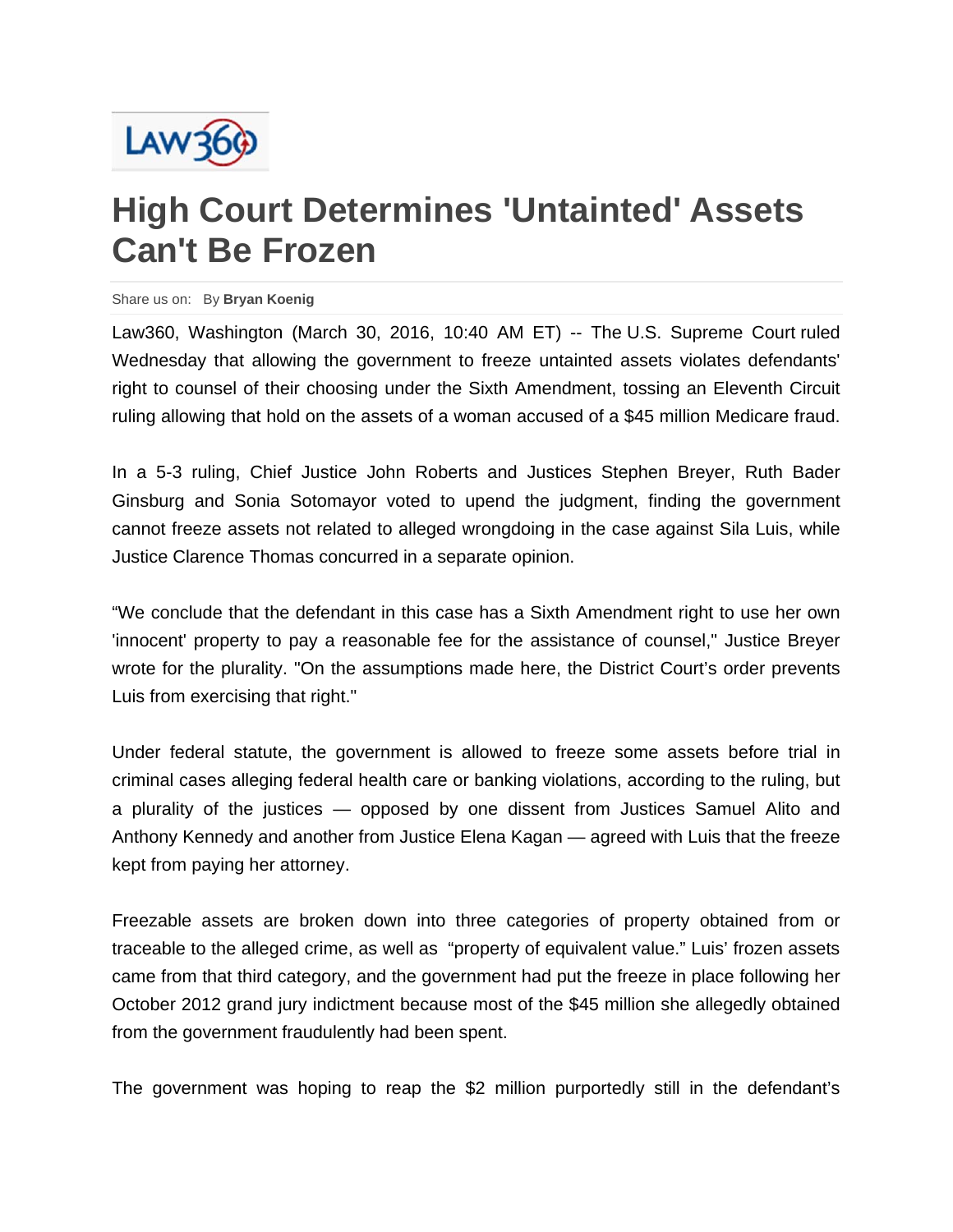possession, and a district judge found no Sixth Amendment right to untainted funds to hire counsel, a judgment upheld by the Eleventh Circuit.

In upending that judgment Wednesday, the justices noted the fundamental nature of the right to representation under the Sixth Amendment.

"The government cannot, and does not, deny Luis' right to be represented by a qualified attorney whom she chooses and can afford," Justice Breyer said. "But the government would undermine the value of that right by taking from Luis the ability to use the funds she needs to pay for her chosen attorney."

The government had argued that unfreezing the assets could deny it statutory penalties, should it prevail at trial, but the plurality rejected arguments that the high court's rulings in Caplin & Drysdale and Monsanto hold that the Sixth Amendment does not bar asset freezes. The assets in those cases are of a distinctly different nature, according to the plurality, because the assets in those cases were tainted, where Luis' money is not.

"It belongs to the defendant, pure and simple," Justice Breyer said. "In this respect it differs from a robber's loot, a drug seller's cocaine, a burglar's tools, or other property associated with the planning, implementing, or concealing of a crime."

Nor would denying Luis' right to hire an attorney of her choosing "inevitably undermine" the government's ability to financially punish defendants, Justice Breyer said, noting that at least in some instances defendants can still have tainted property subject to a freeze.

The government's interests do not outweigh the right to counsel of choice, according to the plurality, which also rejected the government's arguments on common law grounds as well as based on a fear of eroding the right to counsel. While asset freezes are currently allowed under health care and banking law violations, Congress could expand pretrial restraints to other cases as well, the plurality found.

Justice Thomas concurred with the judgment but not with the plurality's balancing approach, writing separately that the freeze is improper based purely on the text of the Sixth Amendment and the backdrop of common law, which he said draws a clear distinction between untainted and tainted assets.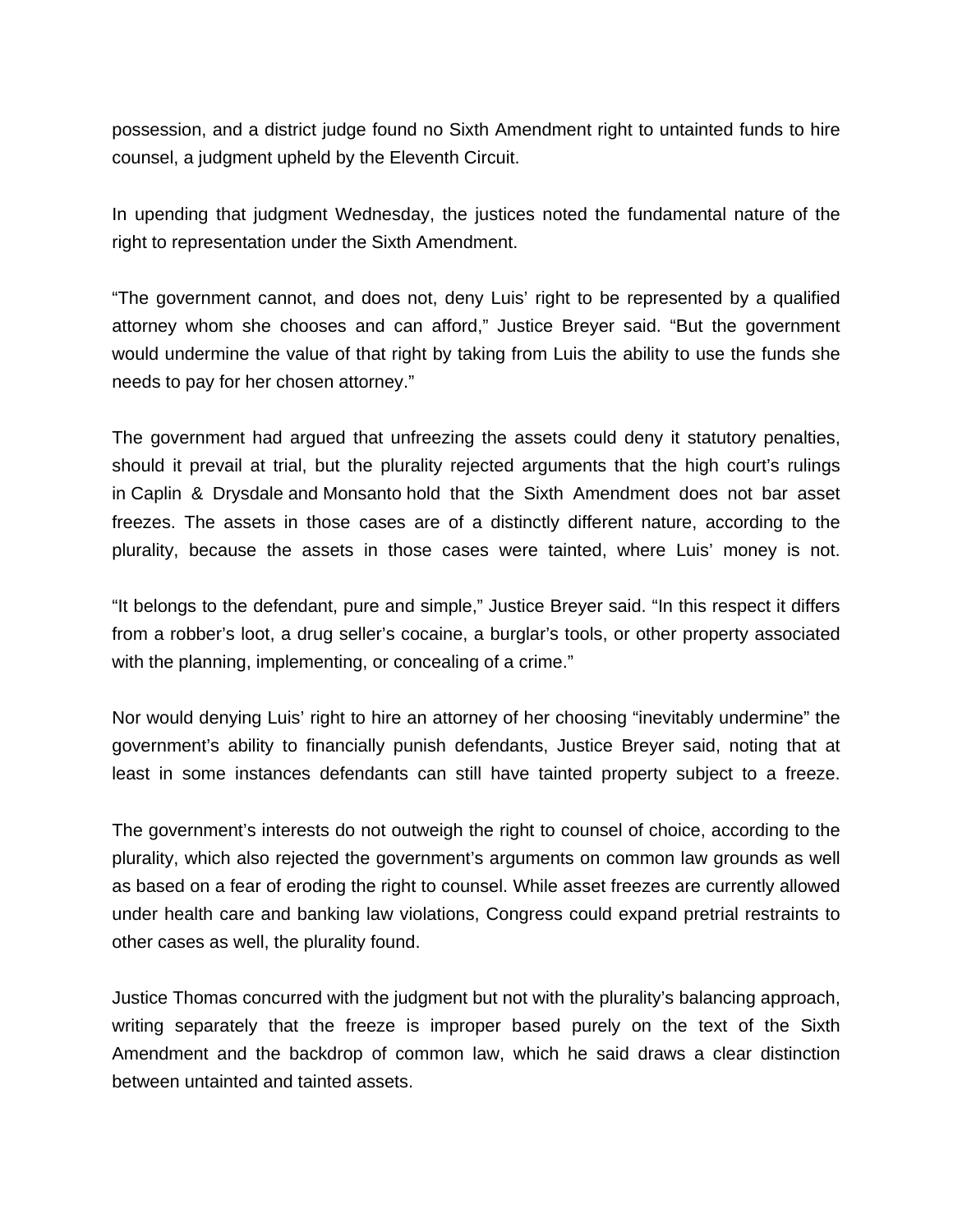The separate opinion, Justice Thomas said, comes because there's no room for "balancing" between the government's interests and the Sixth Amendment's guarantee to counsel of choice.

In a dissent, Justices Kennedy and Alito called the ruling as an "unprecedented" holding that ignores high court precedent finding assets broadly freezeable and "distorts" the right to counsel.

The ruling "rewards criminals who hurry to spend, conceal, or launder stolen property by assuring them that they may use their own funds to pay for an attorney after they have dissipated the proceeds of their crime," the dissent said.

Justice Kagan dissented separately based on the argument that Monsanto controls this case.

"Because the government has established probable cause to believe that it will eventually recover Luis's assets, she has no right to use them to pay an attorney," Justice Kagan said.

Justice Kagan argued there's no difference in the government's legal interests between tainted and untainted assets, while also voicing concerns over the fungibility of assets.

The high court granted certiorari in June, following the Eleventh Circuit's affirmation of a district court decision to allow prosecutors to freeze Luis' assets to the tune of \$45 million the amount they claimed her companies earned in the scheme — so that the government can recoup the full amount should she be found guilty.

Luis' attorneys have said that she does not have access to that amount of money and that to make up for it, the government is digging into millions of dollars she earned from private insurers.

An attorney for Luis praised the ruling Wednesday.

"It's an important decision for citizens accused of a crime and for the criminal defense bar," Howard M. Srebnick said.